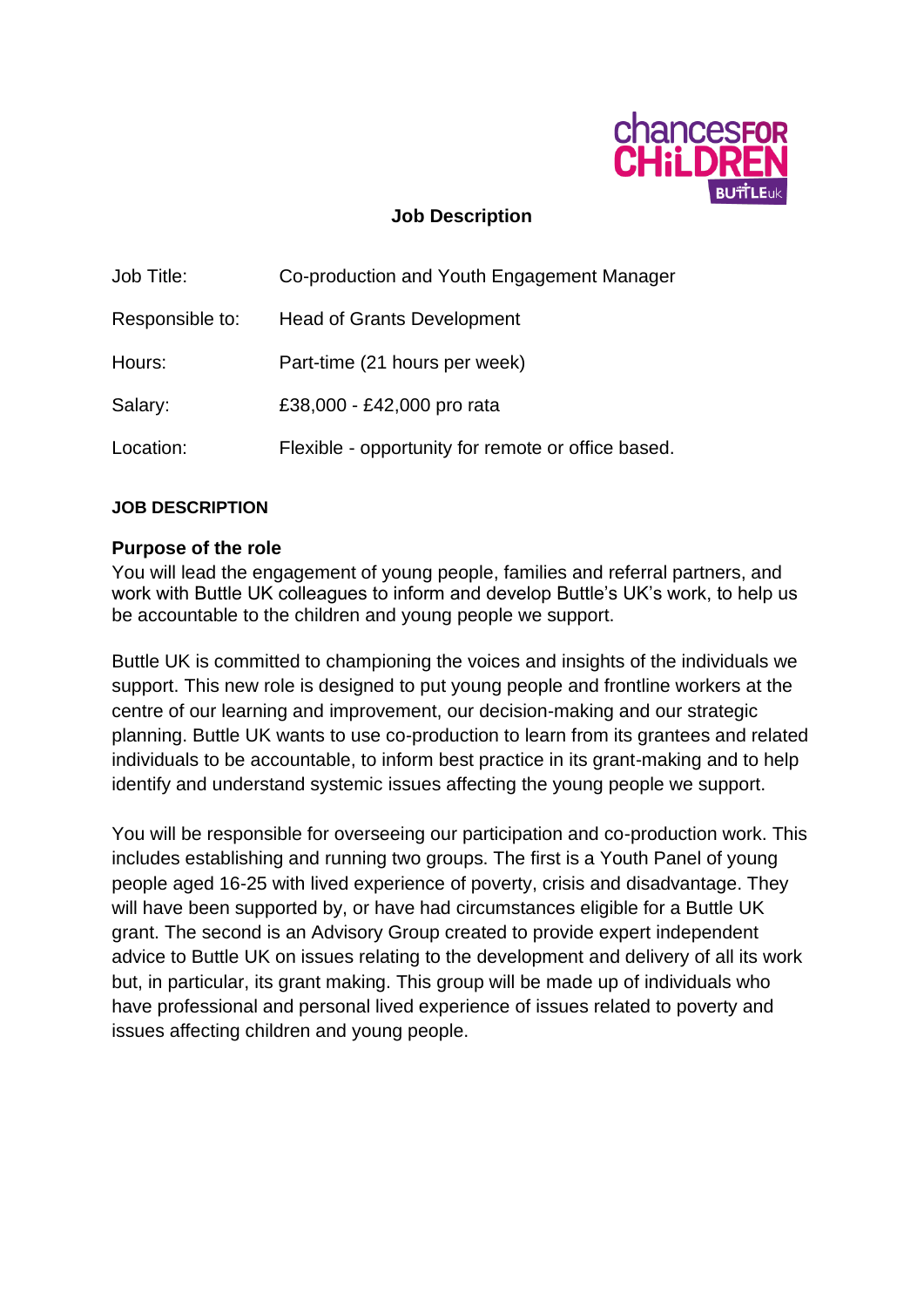## **Key Responsibilities**

- Be a champion and lead for co-production and accountability across Buttle UK, advising and engaging in all co-production activity that Buttle UK is involved in.
- Deliver Buttle UK's plans for co-production and manage the aims of the Youth Panel and Advisory Group, identifying opportunities for action.
- Actively recruit to both groups, reaching and sustaining representative and diverse quotas for membership.
- Manage the relationship with any external support/consultancy required to set up the groups, and to take advice to ensure the best processes, procedures and strategies are implemented for the long term success of the groups.
- Create and effectively lead a coordinated programme of meetings, focus groups and events.
- Apply the highest standards of safeguarding to all activity and manage any safeguarding issues or concerns that arise, actioning and informing relevant staff members.
- Support and enable effective dialogue between Buttle staff, trustees and the groups, working closely with the Head of Grants Development and other staff.
- Contribute to Buttle UK activity, including fundraising and communication, by engaging with other teams, strategic groups and wider charitable activity, helping identify opportunities for co-production.
- Sustain key relationships, both internally and externally, to influence, drive change and develop an understanding of need/gaps.
- With the Head of Grants Development and Impact and Evaluation Manager, produce reports or presentations to demonstrate the work and impact of the groups, including using data to improve outcomes.
- Contribute to Buttle UK's communication activity and engage panel members in creating blog posts, website content and social media posts.
- Manage incentives, pay and development opportunities for those involved in participation.
- Manage a budget and workload responsibly and appropriately
- Network externally to ensure Buttle UK are learning and sharing practice around coproduction and accountability
- To undertake any other duties as reasonably required.
- The role may involve work in the evenings and weekend and you will be required to travel to the London office for events and in-person meetings.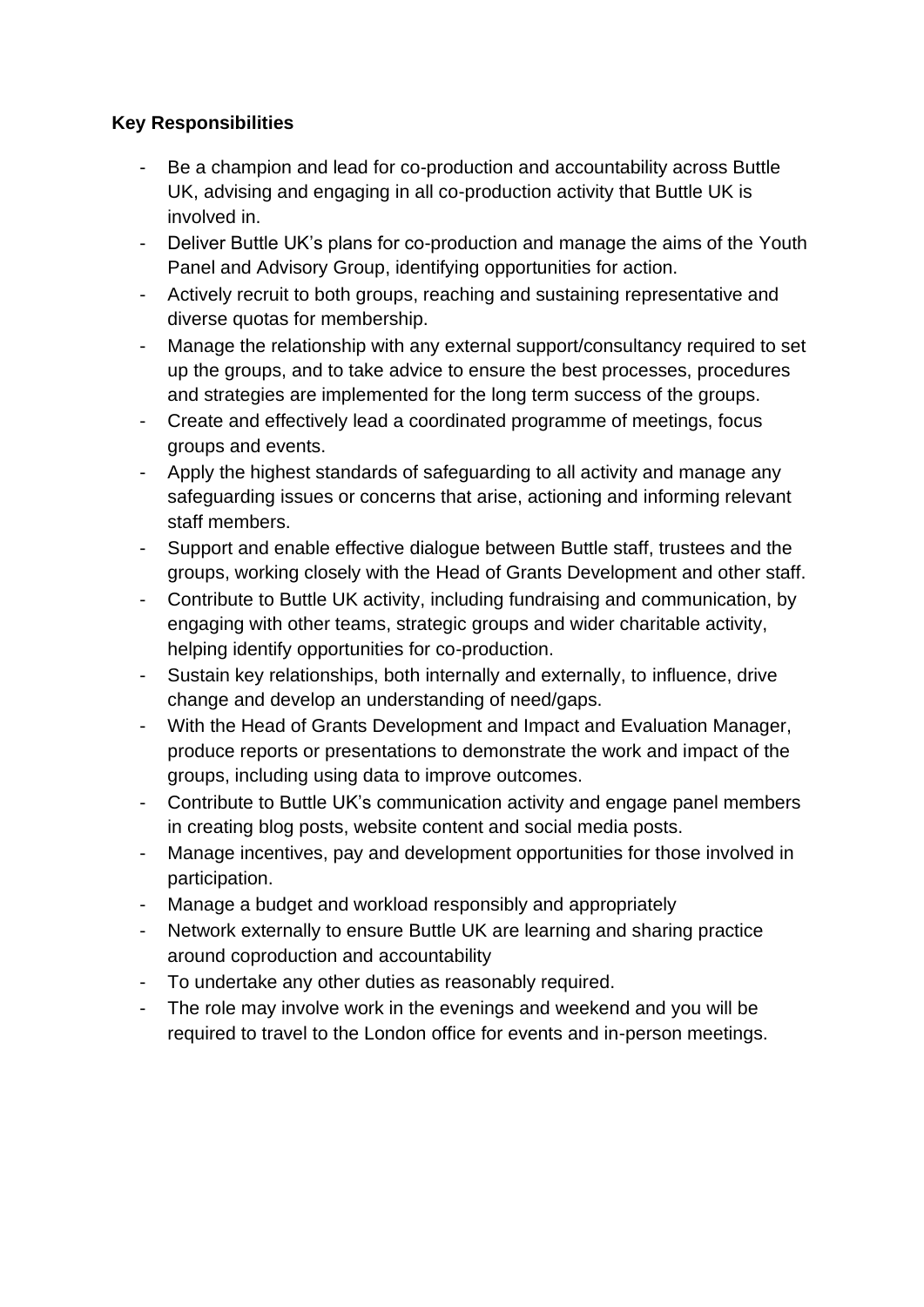# **PERSON SPECIFICATION**

| <b>Essential</b>                          | <b>Desirable</b>                            |  |  |
|-------------------------------------------|---------------------------------------------|--|--|
| <b>EXPERIENCE</b>                         |                                             |  |  |
| Experience of service user participation, |                                             |  |  |
| coproduction or consultation, including   |                                             |  |  |
| young people.                             |                                             |  |  |
| Knowledge of and experience of            |                                             |  |  |
| facilitating safeguarding procedures      |                                             |  |  |
| Project management skills gained          | Project Management qualification            |  |  |
| through professional experience           |                                             |  |  |
| Experience of setting up a similar        |                                             |  |  |
| project involving participation from      |                                             |  |  |
| service users and young people            |                                             |  |  |
| Experience of effective communication     |                                             |  |  |
| and engagement with young people          |                                             |  |  |
| and marginalized individuals              |                                             |  |  |
| Experience of facilitating groups,        |                                             |  |  |
| discussions and 1:1s, using               |                                             |  |  |
| technology and face to face               |                                             |  |  |
| <b>QUALIFICATIONS and SKILLS</b>          |                                             |  |  |
| Extensive relevant work experience or     | Safeguarding Level 2/3 training             |  |  |
| degree-level qualification in relevant    |                                             |  |  |
| field                                     |                                             |  |  |
| Knowledge of co-production practices      |                                             |  |  |
| and theory behind co-production           | Knowledge of statutory and voluntary sector |  |  |
|                                           | service provision and the roles and         |  |  |
|                                           | relationships between services              |  |  |
| Able to communicate effectively with a    |                                             |  |  |
| range of stakeholders, with excellent     |                                             |  |  |
| communication skills both verbal and      |                                             |  |  |
| written                                   |                                             |  |  |
| Confident using Microsoft Office and      |                                             |  |  |
| online meeting and communication          |                                             |  |  |
| technology and software                   |                                             |  |  |
| Demonstrable organisational skills        |                                             |  |  |
| Able to develop and maintain positive     |                                             |  |  |
| working relationships                     |                                             |  |  |
| <b>PERSONAL ATTRIBUTES</b>                |                                             |  |  |
| A passion for improving outcomes for      | Understanding of issues facing children     |  |  |
| marginalized children and young           | and young people who are impacted by        |  |  |
| people                                    | poverty and disadvantage.                   |  |  |
| Ability to independently manage           | Experience of managing challenging          |  |  |
| workload                                  | conversations and outcomes                  |  |  |